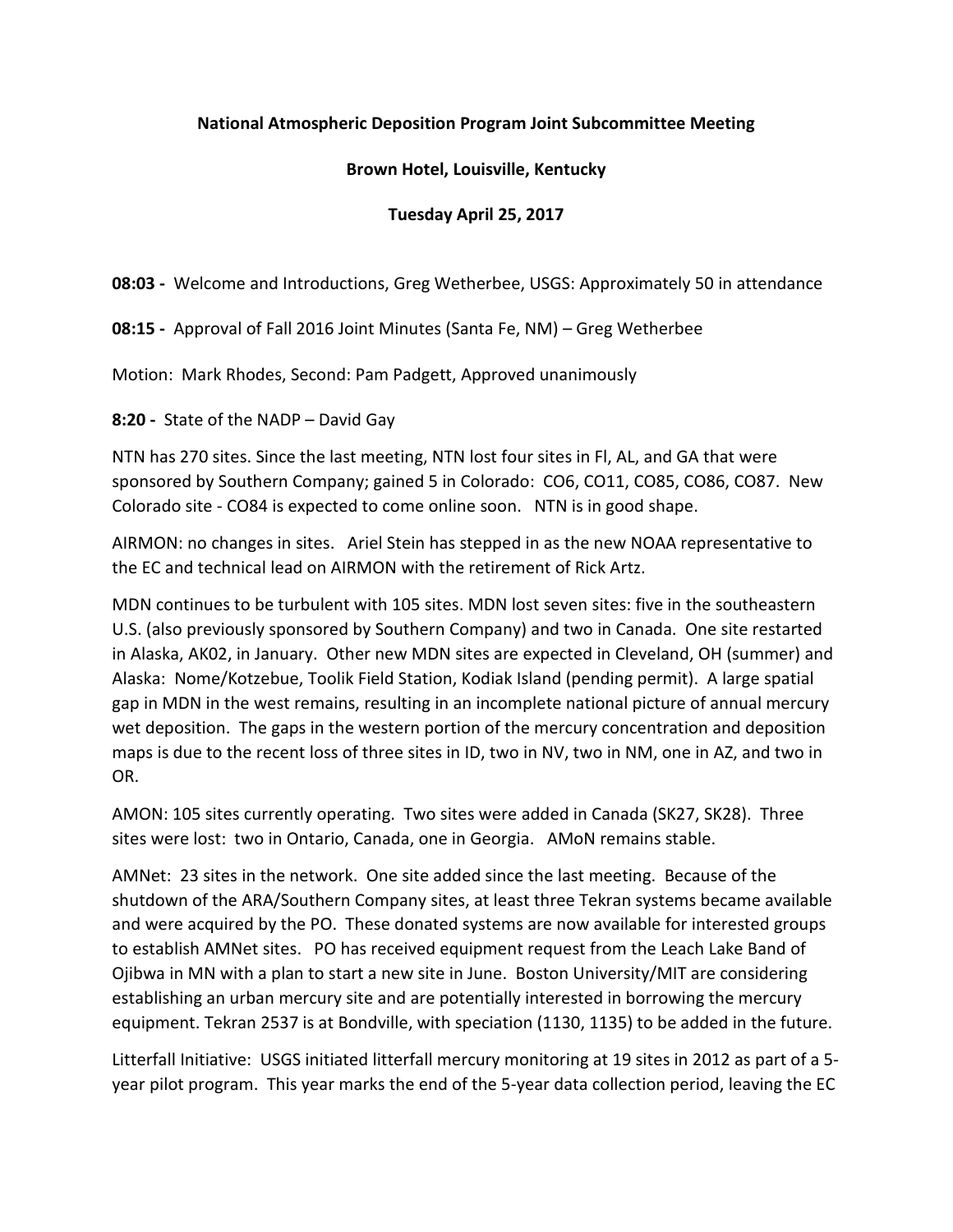at a decision point regarding the future of this effort. Three options: 1) cease data collection as a NADP initiative; 2) continue data collection in a pilot network mode; 3) formally add litterfall to NADP as a new subnetwork. Chris Rogers, chair of the ad hoc review committee, will discuss these options later in the Joint Meeting after the litterfall update from Marty Risch.

Trouble Ticket System – Tom Bergerhouse and Roger Claybrooke completed a trouble ticket system which is now operating at the PO. The online system tracks all reported issues received from phone, email, and others.

Talks and Travel - AMNet Interest Meeting, Japan -Nov 28-Dec 2, 2016; Exploring the potential to help establish a Tekran-based AMNet network in Asia; Measurement Model Fusion Workshop February, 2017 (WMO-Geneva) - TDEP-like effort on larger scales and different continents; WAIM/WADE-IN Workshop, March 8, Reston VA; U.S. EPA Region 4 Air Monitoring Workshop with booth, Athens, GA, Mar 21-23, 2017; Tribal Mercury Workshop, EPA Region 5 - One day workshop on tribal efforts on mercury; Upcoming National Tribal Forum Tucson, AZ May 1-4. Primary objective will be to raise awareness and support to address MDN gaps in the west.

 $40<sup>th</sup>$  anniversary of NADP – For the upcoming milestone, the PO would like to create a celebratory poster and is seeking input on three versions. Others are also welcome to submit their own ideas for how to acknowledge NADP's accomplishments over the past four decades.

Robert Watts has been running KY22 NTN site for 29.5 years. He is a stellar site operator and was also nominated for the NWS Thomas Jefferson Award - the highest and most prestigious award for cooperative weather observers.

**08:45** CAL Report – Chris Lehmann

A detailed CAL report is available online at [http://go.illinois.edu/NADPcalreport.](http://go.illinois.edu/NADPcalreport) 425,917 NTN samples analyzed. 31,783 AIRMON samples. 13,210 AMoN samples analyzed. In 2016, the CAL had the highest sample count in its history – 17,204.

Lab Operations: Automated pH measurement instrument was commissioned in January 2017.

New Total N instrument: CAL received a new FIA automated colorimeter (Hach Lachat QuickChem 8500 Series 2) for analysis of total dissolved N in precipitation samples. It is equipped with an in-line sample prep module for digestion of total N and total P.

The CAL is now analyzing total phosphorous via manual digestion. Samples digested in an autoclave (converts phosphates to orthophosphorous by sulfuric acid hydrolysis, organic phosphorous converted to orthophosphate by persulfate digestion) EPA Method 365.1/Lachat Method 10-115-01-1B

Bottle Leaks: The frequency of bottle leaks increases with the number of uses whether old NTN bottles or new flexible bottles are used. Bottles are discarded after 10 uses.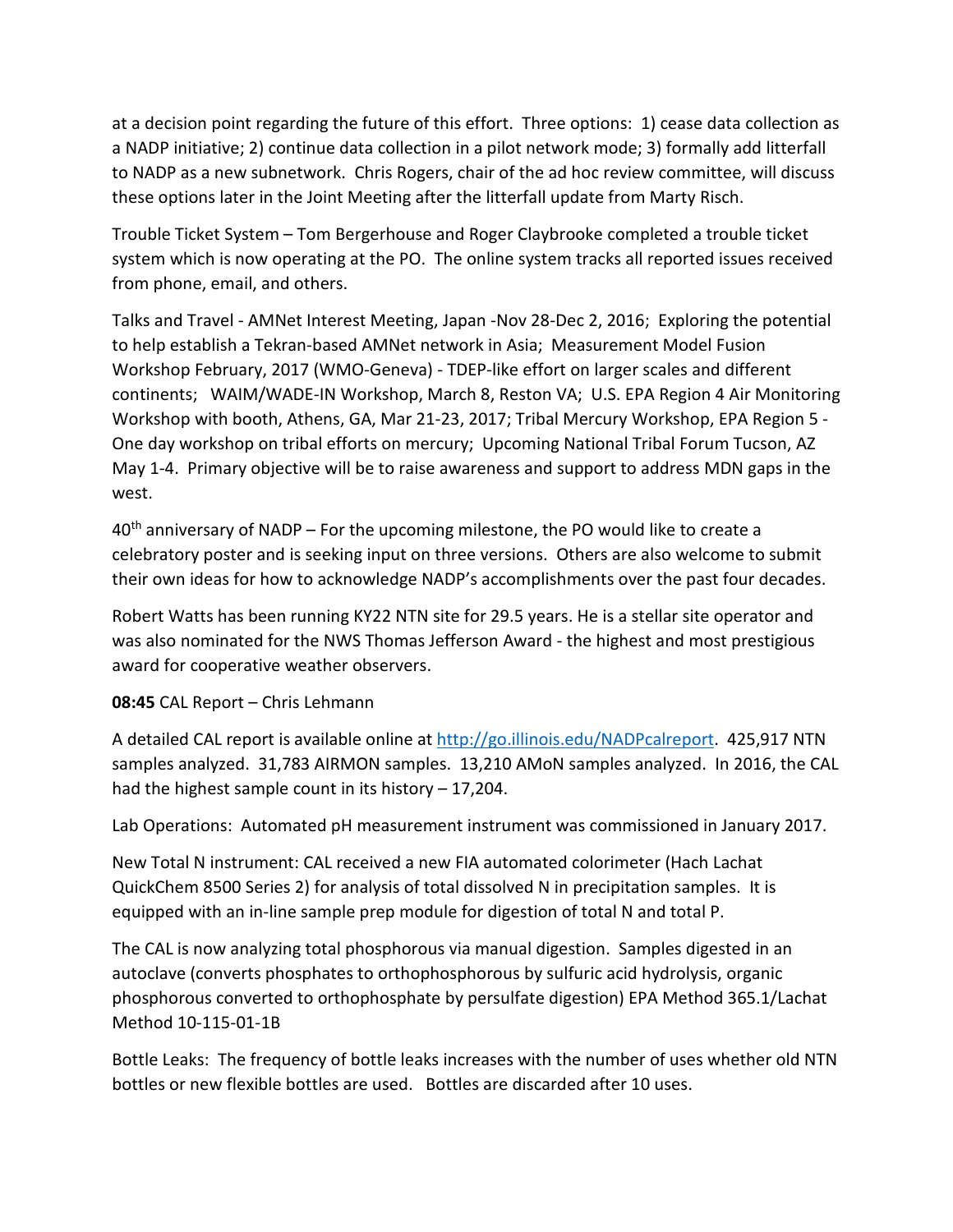AMoN detection and uncertainty: Approved algorithms were used to calculate AMoN lab detection limits and uncertainty. Values are summarized in the 2017 CAL report. AMoN detection limit went down. Network uncertainty for ambient measurements is calculated annually from valid replicate values for each quartile of data based on the prior three years of ambient concentration data. Table is included in the 2017 CAL report.

AMoN Travel blanks – Travel blanks have been a historic concern for AMoN. The plots showing all travel blanks concentrations for 2016 show that nearly all travel blank concentrations are below detection, which continues to be a significant improvement since changing the protocol used for preparing the passive sampler in 2015.

The AMoN lab blank results for 2016 are concerning. The Clean Air Bench QC blank is showing elevated concentrations and need further investigation. The blank check indicates the effectiveness of the clean air bench in removing ambient ammonia and indicate when the activated carbon filters require replacement. Ammonium concentrations increased above the AMoN reporting limit after replacing the carbon bed in the clean air bench.

Archive sample requests: Since May 2016, 4,271 NTN precipitation samples and ~100 filters were sent out to 14 different research groups. No call for AIRMON data. Contact Sybil Anderson for archived samples.

Instrument Detection Limits (IDL) and Method Detection Limits (MDL): The 2016 and 2017 MDL/IDL values were reported for the AIRMON and NTN analytes. The 2017 MDLs are used by the CAL for data reported to the PO in 2016. The NTN MDL decreased for Ca, Na, K, CL, and NH4 from 2016. NTN orthophosphate and sulfur increased from 2015.

The 2017 QA Plan is in revision. The 2014 QA Plan is available on the NADP website. The 2016 QA Report is in preparation. The 2015 QA Report is complete and available online at http://nadp.isws.illinois.edu/lib/qa/cal\_qar\_2015.pdf

Fifty-three published CAL SOPs are being revised and reviewed on a staggered time schedule. A current list of active SOPs with scope, applicability, and revision dates is maintained at http://go.illinois.edu/NADPCALSOP Copies of CAL SOPs are available upon request.

Time it takes to validate data is improving, allowing for better data turnaround.

CAL-CAPMoN Collaboration. Lee Green and Chris Lehmann at CAL visited the laboratory facilities of the Canadian Air and Precipitation Monitoring Network (CAPMoN) in Toronto, Ontario on April 4 – 5. The purpose of this visit was to meet with key CAPMoN staff and review methods and instrumentation for comparisons with the CAL. As part of the action items from the meeting, a document will be created comparing CAL and CAPMoN methods to those recommended by the WMO; CAPMoN is calculating temperature-compensated AMoN concentrations; ECCC is preparing a satellite-derived interpolation of AMoN data; CAL will share preliminary data from  $NO<sub>2</sub>$  &  $SO<sub>2</sub>$  passive sampler study at Bondville.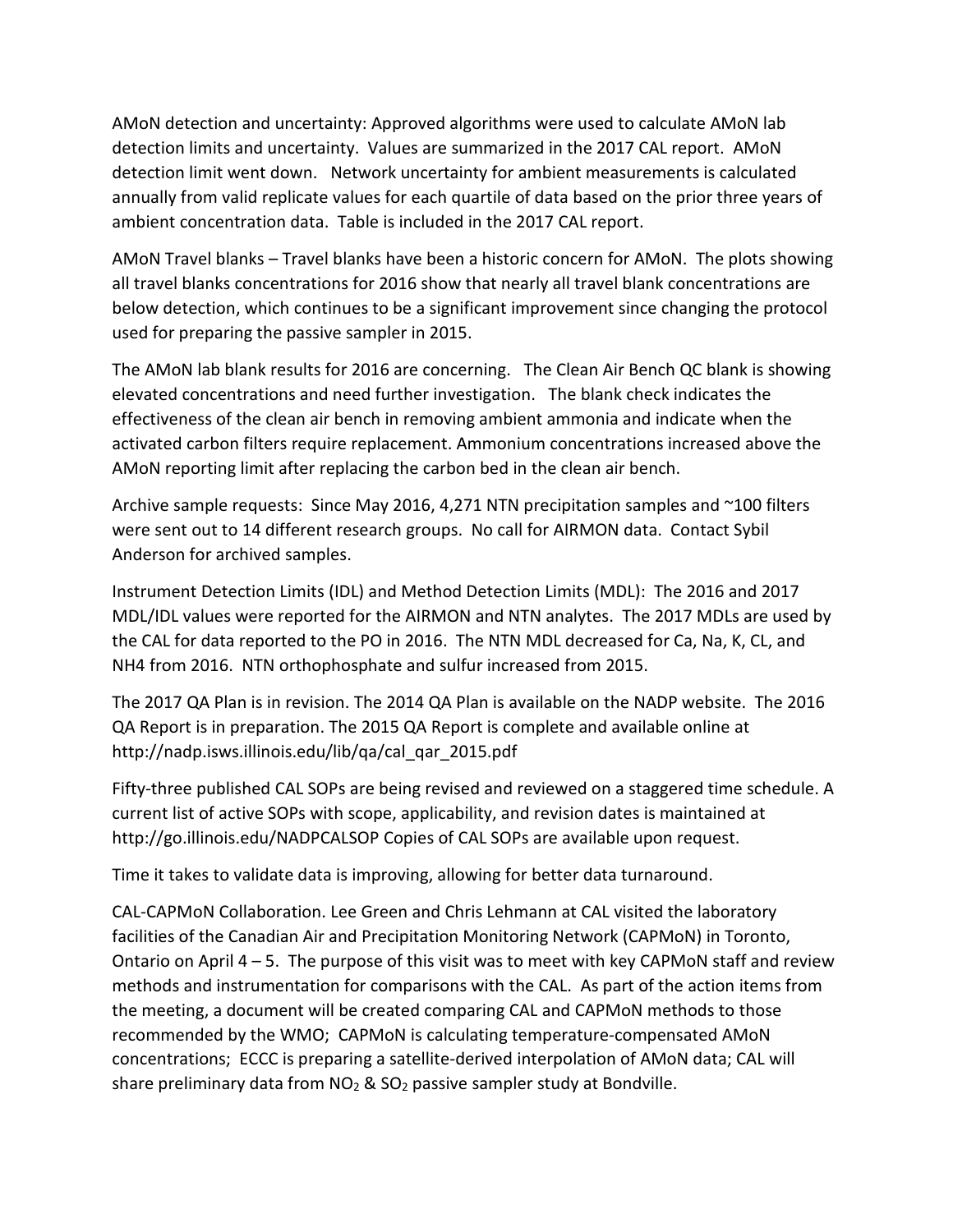The CAL is coordinating several air quality monitoring studies at the Bondville Field station. Greg Beachley (EPA) installed a MARGA in March 2017. A Tekran analyzer for ambient elemental mercury was installed by NADP staff also in March. Mercury speciation to be added in Summer 2017.

The CAL is participating in a proof-of-concept study with the University of Maine to track pollen using NTN sample filter. The expected costs to the CAL are negligible as the filters would otherwise be disposed. This work is part of an initiative to form a national aeroallergen monitoring network coordinated through the NADP's Aeroallergen Monitoring Science Committee (AMSC) which was formed in October 2016. This work is being done in cooperating with the Council of State and Territorial Epidemiologists (CSTE) with initial funding from the Centers for Disease Control and Prevention (CDC). Further information on the NADP's AMSC is available at [http://nadp.isws.illinois.edu/committees/amsc/.](http://nadp.isws.illinois.edu/committees/amsc/)

### **09:05** HAL Report - Bob Brunette

Minamata Convention – 128 signatories; 50 countries needed to ratify for the Convention to enter into force; intended to address mercury emissions and releases on a global scale.

Bob Brunette showed a series of MDN mercury wet deposition maps 1996-2016. David Gay noted a huge gap in the network coverage in the western U.S. Over 95,000 samples have been analyzed to date. In 2016, MDN lost 10 sites; three sites are in jeopardy of shutting down; one site in AK was added.

Site-liaison activities: Belforts are nearly gone with 6 left in MDN. The HAL had a number of requests for tech support. Bob Brunette presented 2015 data: ~250 Journal Tracking Entries < Estimated 210 Total For 2015) ~289 Email Related to Site Liaison < Estimated ~100 Total For 2015> ~107 Toll Free Phone Calls < Estimated 112 total for 2015.

HAL 2015 Review – 63% of 19 findings closed out with 7 open.

HAL still working to convert the HAL access database to SQL; plan to use HAL existing LIMS (Promium - Element ) to import all data into a new HAL SQL DB.

HAL 2015 QA Report shows that matrix duplicates are typically within 5% RPD for total mercury.

HAL 2016 QAP is available at http://nadp.sws.uiuc.edu/lib/qaPlans.aspx

No changes in HAL staff.

HAL reaching out to industry groups and states for site support.

Bob Brunette discussed the MDN bottle/sample train study with PETG bottles. Comparison of PETG bottles and glass in dual-chimney NCON is completed. One year of data for WA18. Very promising; may eliminate the need for bottle blank correction in total Hg analysis; bottles don't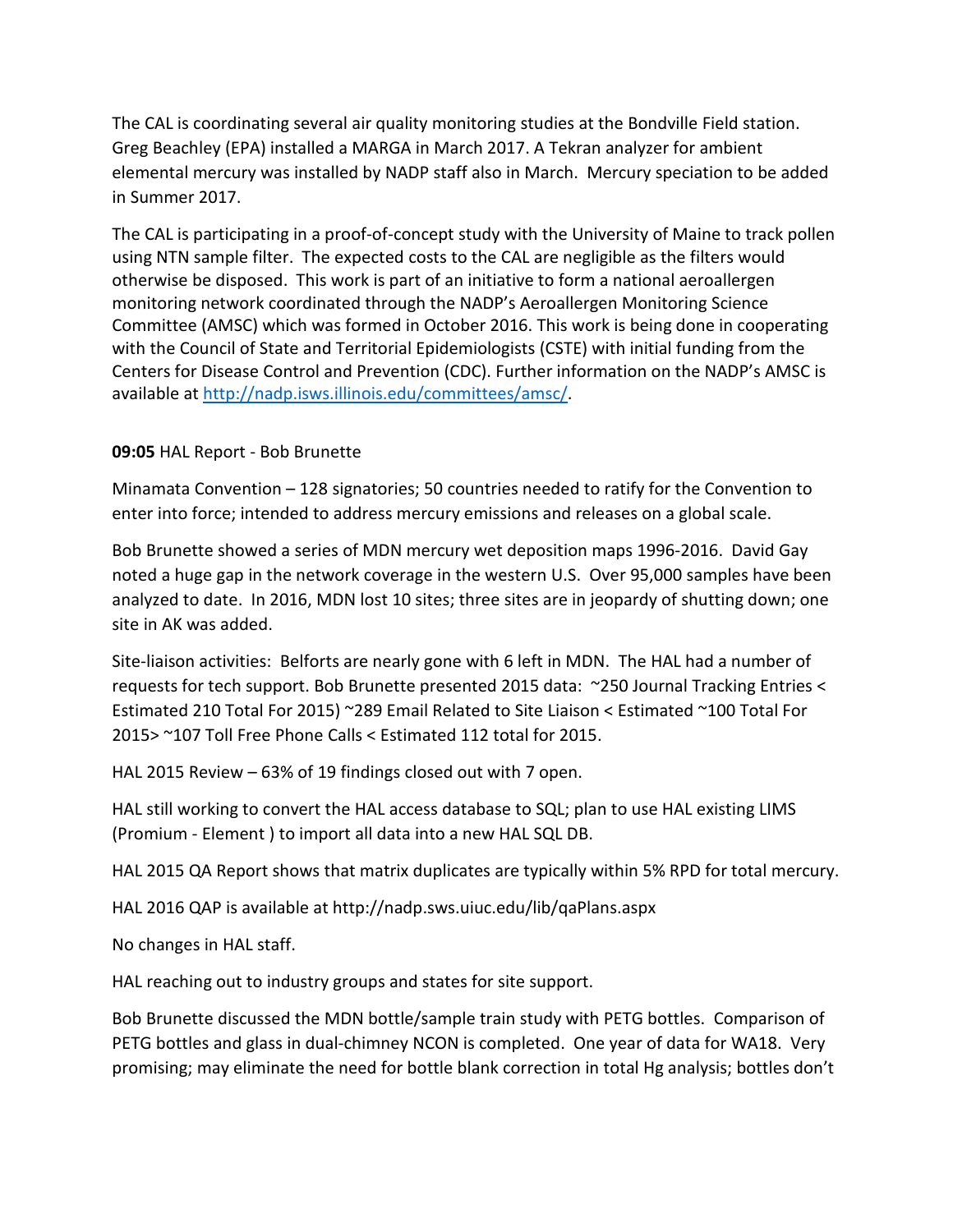break, leak, or require cleaning. Investigating PETG at two additional sites – IL11 and a site in WI.

IJC report recommends support for 21 MDN and AMnet sites in the Great Lakes states.

# **09:45** QA Report - Mark Rhodes

CAL review planned for August 2017. The team consists of Greg Beachley - US EPA, Eric Hebert - EEMS, Ted Struzeski - USGS, and Richard Tanabe - ECCC – Review Team Leader.

2018 HAL review being planned. Chris Rodgers (AMEC FW)

2016 QA Reports: Field Surveys – ready to post; CAL, HAL, AMNet – in progress; 2017 CAL QAP is being revised.

QA document updates: Operations manuals for AIRMON, AMNET, MDN, NTN; AMON annual checklist; site operators training plan; site operator reference sheets (1 page reminders such as sample change out for MDN and NTN, sampler change-out for AMON, and sample processing for NTN); QR codes produced for these reference sheets.

Mark Rhodes provided a preview of the QA topics that will be discussed in NOS: Testing of the OTT Pluvio<sup>2</sup>-S, collector test, ongoing sensor study (with new Thies sensor), PETG bottle study for MDN, Tekran 2537X, AMoN travel blanks and site surveys.

#### **10:00** DMAG Report – Bob Larson

Bob provided an update on data available on the web.

| <b>Network</b> | <b>Status</b> |
|----------------|---------------|
| NTN            | Dec 2016      |
| AIRMON         | Feb 2017      |
| MDN            | Nov 2016      |
| AMON           | Feb 2017      |

NADP-TDEP map differences (also discussed in TDEP):

- Interpolation -- NADP is using IDW with a power of 2 and radius of 500km. In the TDEP approach, Gary Lear is recommending IDW with a power of 3 and a radius of 400km.
- Precipitation Precip. is different. Merger of NADP precipitation amounts with PRISM model; Are differences driven by data or coding? The data differences are being resolved and tested. Assume any remaining differences are due to code; the scripting languages are different and can account for these (AML vs Python).
- •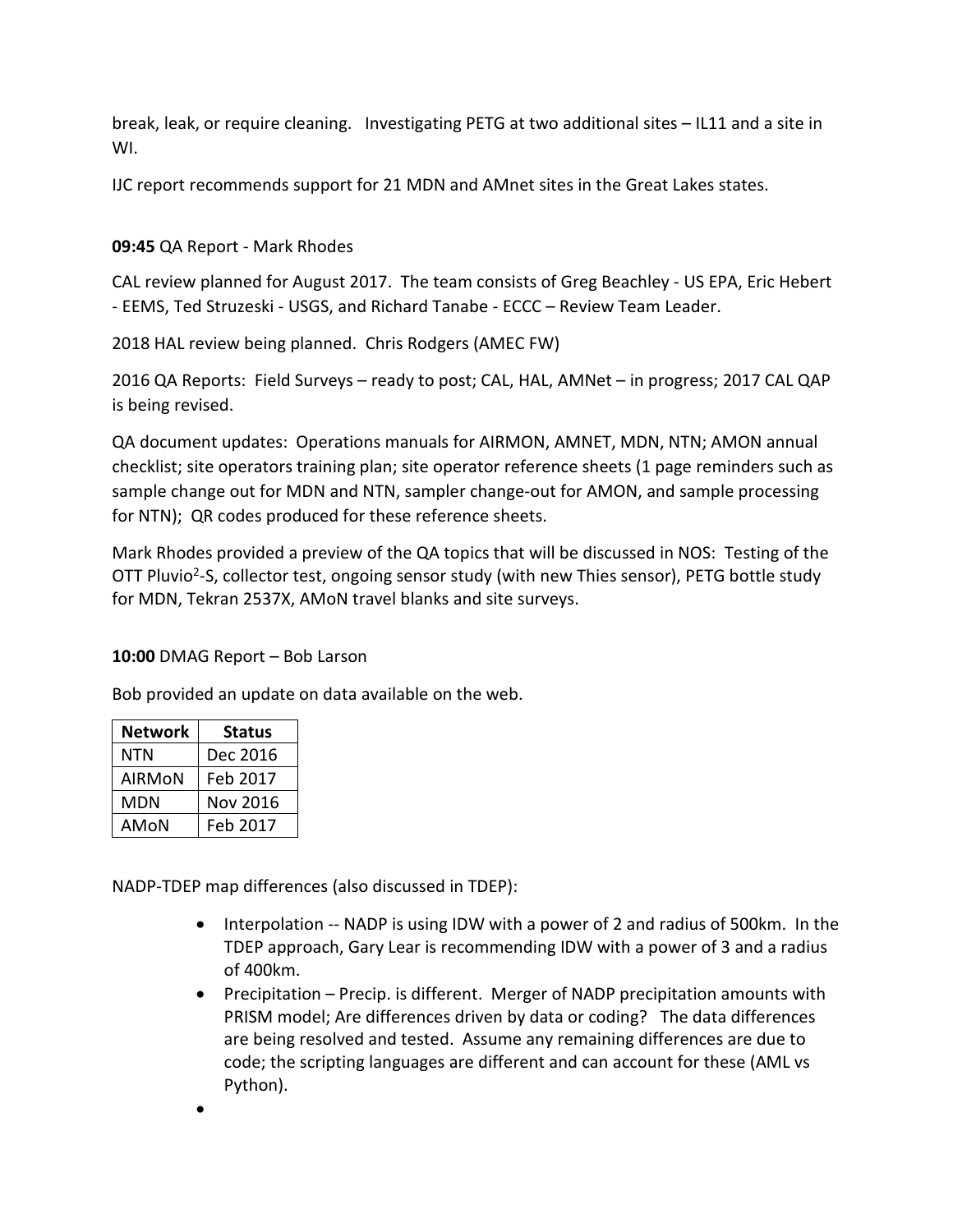AMON data offered 2 ways: individual replicates, with blanks; and average of triplicates. In 2016, Bob stopped reporting triplicate averages. The triplicate values are replaced with a single value first valid replicate. This algorithm used is consistent with the annual report.

Sites database: Is used to track site properties, people, agencies, etc. The old interface was in MS Access; Tom Bergerhouse has created a new interface in VB.net. More work is needed to make it available to HAL and EEMS.

Bob has prepared a transition strategy to help his successor on data management activities. The strategy includes a data management guide, SOPS, and cleaning-up the existing DB. The data management guide includes a general description of technologies used, development environments, and source code locations; databases; programs; data flow; and the website. To date, Bob has produced SOPs for 56 activities organized by different topics (e.g., data processing, data maintenance, incoming data/telemetry, web, meetings).

# **10:20** Litterfall Network Report – Marty Risch

Marty Risch reviewed the status of the litterfall initiative. Multiple sponsors have participated in the initiative during the 5-year transition and 3-year pilot. The number of sites in the network has varied from 13 – 27 sites. Written SOPs and QA program for litterfall Hg monitoring have been drafted. USGS Wisconsin Lab has provided support consistent in both cost and quality. All litterfall Hg data are available in a USGS public data base with a persistent URL and explanatory metadata. Two journal articles: approved journal article interpreting data for atmospheric Hg deposition to forests in 16 states, 2007-2014, and a journal article interpreting 6-year Hg dry deposition at AMNet sites, aligning litterfall Hg and Hg<sup>0</sup> deposition.

# **10:40** Future of Litterfall Network Open Discussion – Chris Rogers

Chris Rogers presented a proposal on behalf of the litterfall advocates (Marty Risch, Mark Olson, Mark Rhodes, and Chuck Sams) to approve the initiative as a NADP network. There were some questions about the cost to the PO to administer this network. There was also discussion about the science and whether long-term sampling was a valid way to address dry deposition. Greg Wetherbee moved to approve "Leafnet" as a new NADP network, with the exception that the Executive Committee look at cost recovery. Motion seconded by Pam Padgett. There was group consensus that although the science is evolving, it should not preclude this initiative from moving forward in an approved network mode. MOTION CARRIES.

*Note: In an unprecedented intervention during the Executive Committee meeting, the PRI interim director blocked this decision, prohibiting Leaftnet from becoming a new NADP network.*

**10:55** Louisville Metro Air Quality Control Program – Billy DeWitt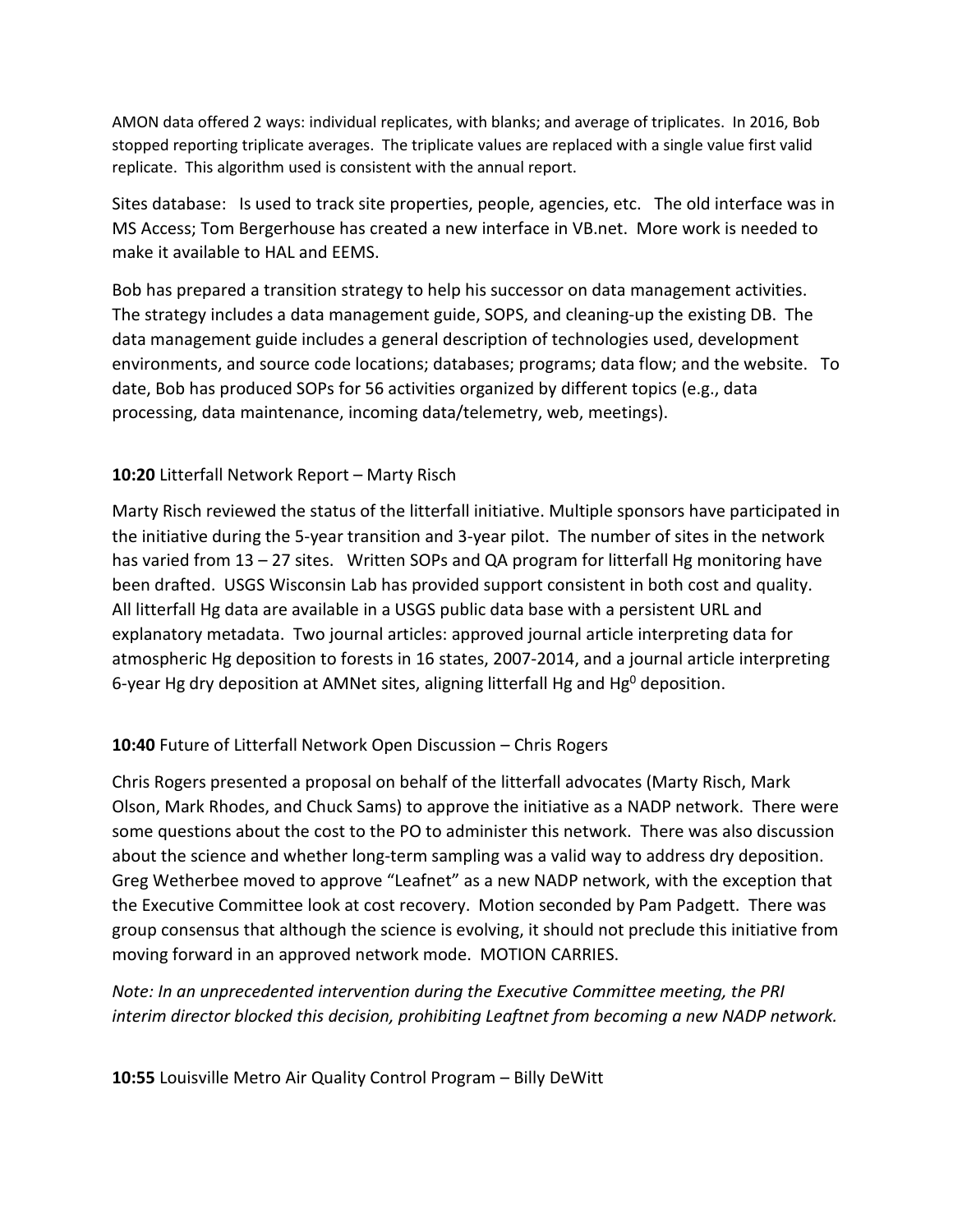Billy DeWitt from the Louisville, KY Air Pollution Control District (APCD) provided an overview of ambient air monitoring in the metro Louisville area. APCD monitors concentrations of EPA NAAQS pollutants: ozone**,** carbon monoxide**,** sulfur dioxide**,** nitrogen dioxide**,** nitric oxide**,**  inhalable particulates**,** fine particulates and lead**.** APCD also supports operation of meteorological equipment, and special purpose and research monitors; APCD monitors to provide support to SIPs, national air quality assessments, and policy decisions; to judge compliance with and/or progress made towards ambient air quality standards; and to activate emergency control procedures that prevent or alleviate air pollution episodes, as well as develop long term control strategies. Some suggestions were offered to examine the ambient air quality data in conjunction with NADP base cations.

**11:15** Science Committee Reports

Total Deposition – Kristi Morris (refer to TDEP minutes)

No motions. Update on a variety of topics:

2016 TDEP maps expected August 2017.

David Gay and Donna Schwede attended a WMO workshop on measurement-model fusion for global total atmospheric deposition, February 2017 in Geneva, Switzerland.

Greg Beachley and John Walker working on TDEP research needs white paper; Leming Zhang is using AMNet data and deposition velocities to estimate mercury dry deposition fluxes at select locations.

Gary Lear is working on uncertainties associated with the TDEP approach.

Bret Schichtel/Donna Schwede/Jeff Collett are focusing on the contributions of organic and inorganic oxidized and reduced N compounds to total N dep.

Chris Rogers nominated John Walker as incoming co-chair to replace Kristi Morris; The group approved John Walker as the new co-chair.

#### Aeroallergen Monitoring – Norm Anderson (refer to Aeroallergen monitoring minutes)

AMSC was established to explore the creation of a national "aeroallergen" (e.g. pollens and mold spores) monitoring network. At present, a National Allergy Bureau (NAB) network of about 80 aeroallergen monitoring sites, as well as other individually operated and supported sites run throughout the country; however, their efforts are not highly coordinated. The Council of State & Territorial Epidemiologists (CSTE) Asthma & Allergy work group, in collaboration with the national Center for Disease Control, support the need for a coordinated network. Four key areas of focus: Sample Collection, Analysis & Network Design; Data Handling & Dissemination; Quality & Standards; and Forecasting & Analysis. One of the AMSC's near-term goals is to seek a full 4-year approval as a science committee at the 2017 fall meeting in San Diego, CA.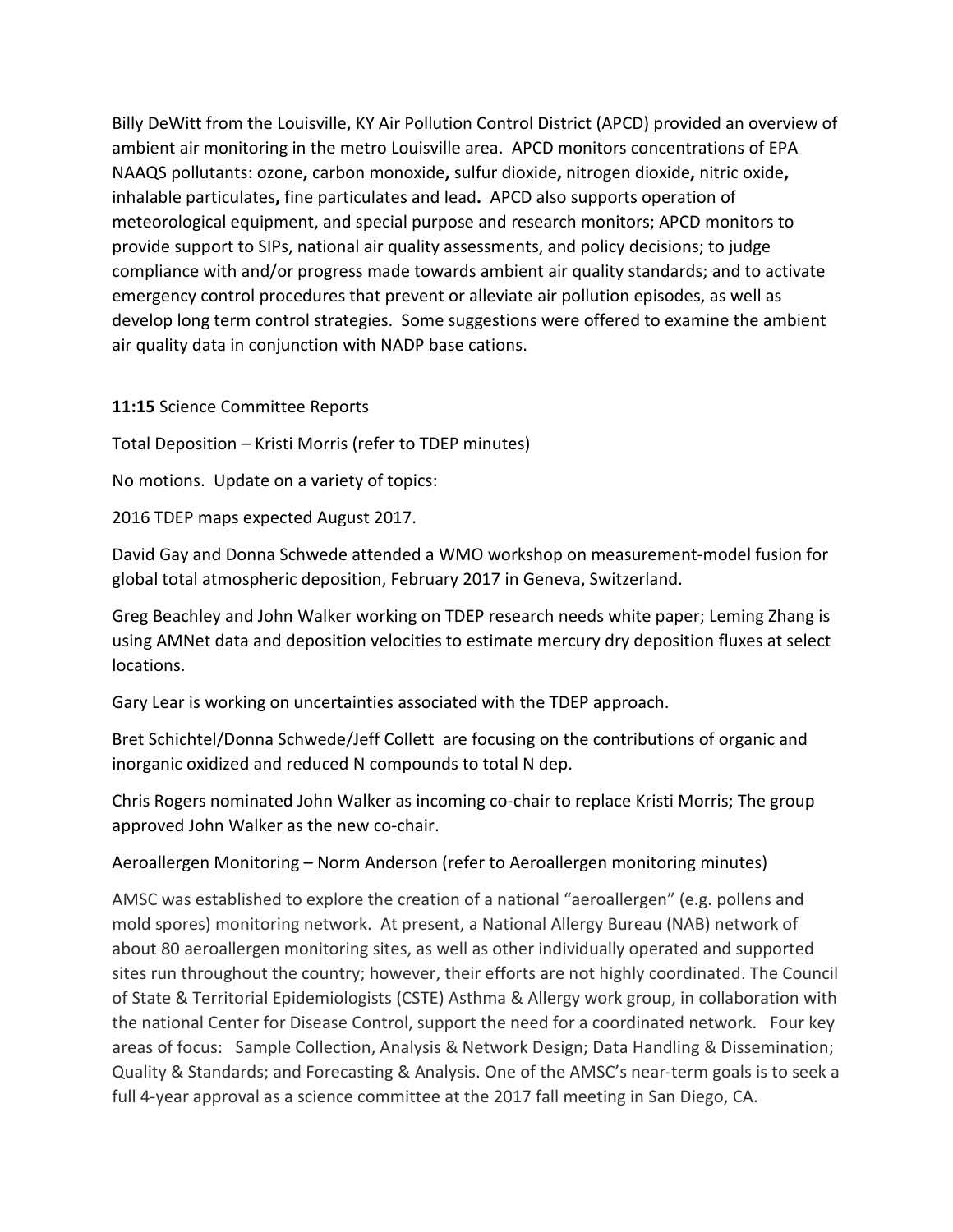### **11:35** Water-Air Integrated Monitoring Meeting – Rich Pouyat

Update on the March 8, 2017 workshop hosted by USGS on the integration of atmospheric deposition and water quality monitoring for nutrients. Meeting goals were three-fold: become better informed on the state of monitoring for atmospheric deposition and water; provide examples of where integrated monitoring helps our understanding and/or management of nutrients; and identify gaps and priorities for large-scale integrated monitoring.

At the Louisville meeting, participants continued ongoing discussion about policy-relevant gaps and priorities related to integrated deposition and water monitoring, discussed the vision for integrated monitoring, and determined next steps.

WAIM collaborators include representatives from federal agencies, non-governmental organizations, and universities: USGS, EPA, FS, USDA, NOAA, NPS, NADP, CUAHSI, CWP, ACT, Boston University, University of Pittsburgh, SUNY, Purdue University.

Planning to draft a journal article and continue discussions on integrated monitoring at the 2017 Fall meeting.

**11:50** Overview of Agendas for Subcommittees CLAD, EROS, NOS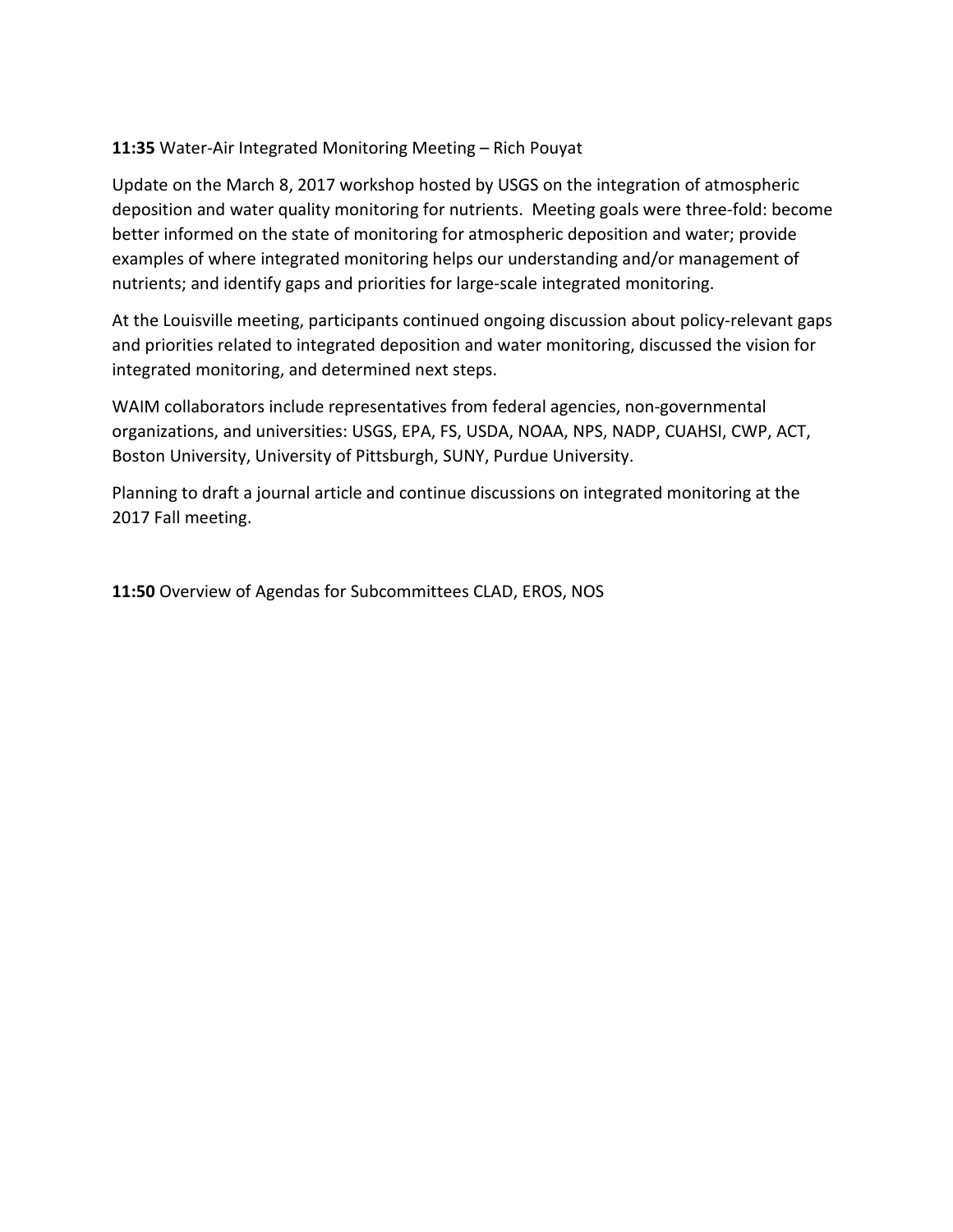### **National Atmospheric Deposition Program Joint Subcommittee Meeting**

#### **Brown Hotel, Louisville, Kentucky**

### **Wednesday April 26, 2017**

**14:00** Subcommittee Reports

NOS – Greg Wetherbee (See NOS minutes)

Motion 1: Grant approval to the Tekran 2537x for use at AMNet sites –Moved: Mark Rhodes, Second: Mark Olson. Motion carried.

Motion 2: Authorize the PO to purchase a second, used 2537x to complete the QA testing - Moved: Greg Wetherbee, Second: Eric Hebert. Motion carried.

Motion 3: Move to accept the AMNet Report and take the findings of the review to the Executive Committee - Moved: Chris Lehmann, Second: Eric Prestbo. Motion carried.

Motion 4: Authorize the PO to purchase an ECCC D400 model collector – Moved: Chris Rogers, Second: Eric Hebert. Motion carried.

EROS – Pam Padgett (See EROS minutes)

CLAD – Jason Lynch (See CLAD minutes)

#### **14:20** New NADP Video Series – Molly Woloszyn

The NADP homepage has a link to the NADP video library. The library is a repository of videos covering a variety of topics of interest to the NADP community. These include historical information about NADP and the importance of the program from federal, state, and tribal perspectives; education about important science topics, such as ammonia deposition; instructional videos on sample change-outs and sampler maintenance, and keynote speeches from past symposia. The video library will continue to grow as new content is added.

**14:40** New Trouble Ticket System Demo – Tom Bergerhouse, Roger Claybrooke

Trouble ticket system is operational.

#### **15:00** ISWS/PRI - Kevin O'Brien

Presentation on PRI and Illinois-focused research and service. Some emphasis on managing the water supply chain within Illinois.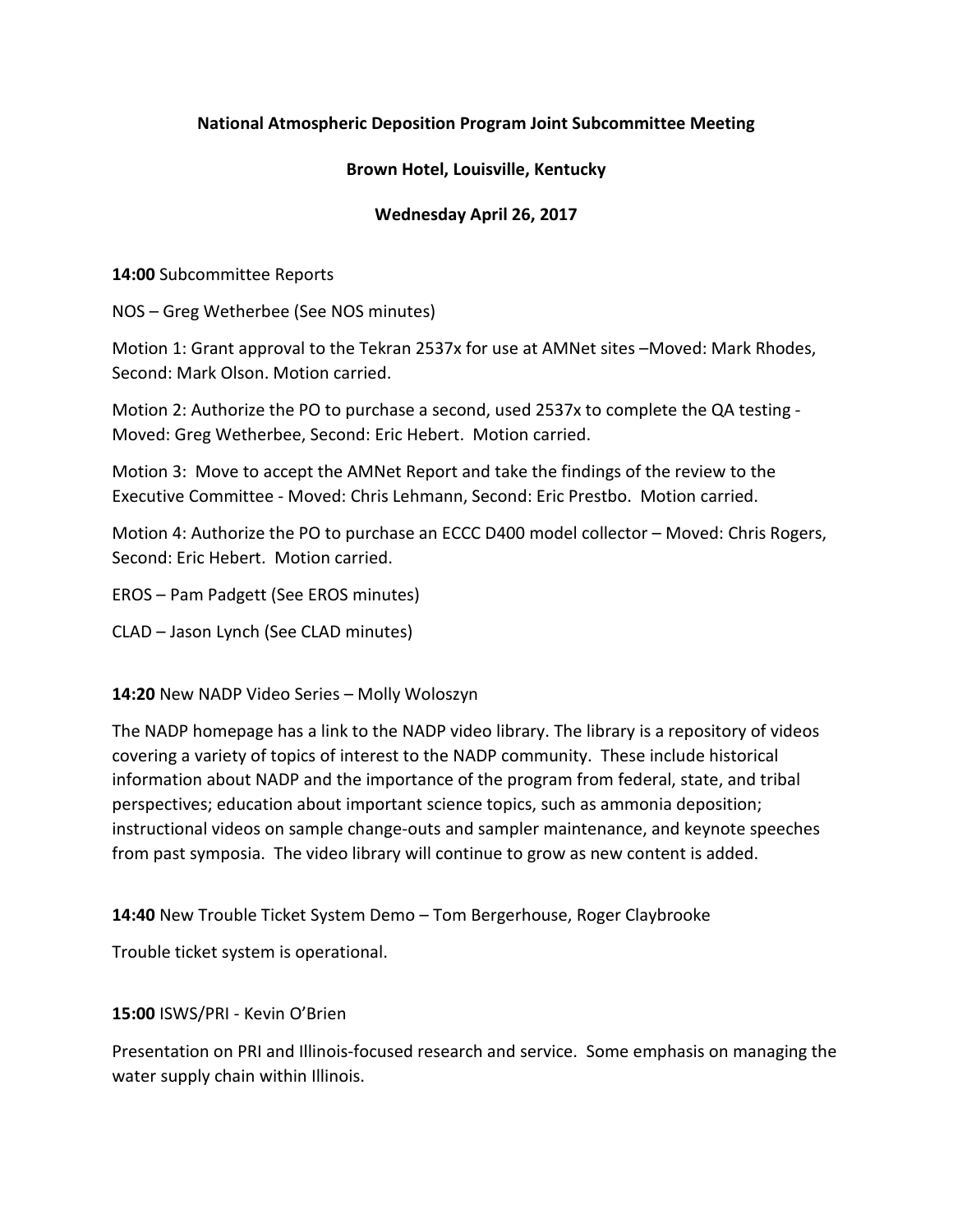### **15:20** Precipitation Weighted Concentrations – Bret Schichtel

Nitrogen wet deposition values for Rocky Mountain National Park (RMNP) show a big increase in 2013. However, 43% of precipitation data were missing in 2013. Every year about 30% or more data are missing which is not unusual. How are missing data handled in annual deposition flux estimates? Missing ion concentrations are replaced with precipitation weighted annual average of available data. This assumes ion concentrations and precipitation rate are independent and no seasonality in concentrations or missing data; are these assumptions reasonable?

Ion concentrations versus precipitation rate: strong non-linear dependence of ion concentrations and precipitation, log regression produces the best fit when plotting analyte concentrations versus precipitation

Seasonal ion concentration versus precipitation rate: across the network and decades there is some seasonality; spring concentrations are approximately 50% higher than winter concentrations; spring precipitation rates are approximately 25% higher than winter; some sites, such as the Loch Vale site (CO89), are highly seasonal.

Can invalid data be used? A comparison of valid and invalid concentrations to annual averages was conducted for all NADP sites from 2000-2016; contaminated samples and many bulk samples were clearly biased; extended and undefined samples had similar statistics as valid samples.

Inclusion of extended and undefined samples in annual averages: The addition of the extended and undefined samples to the annual averages did not, on average, change the annual means, but can significantly change a given site-year's wet deposition rate.

Should some valid data be invalid? Are ion concentrations dependent on the fraction of the precipitation sample collected?

Items presented for discussion: Should some "extended" and "undefined" samples be flagged as valid? Should data with low precipitation collection efficiency (<25%) be invalidated? Should new data filling methods be explored? How to improve sample collection in challenging environments since the best method of all is to collect valid complete samples?

Comments: If we adopt Bret's method going forward what do we do with past data? All critical loads are calculated with the current method.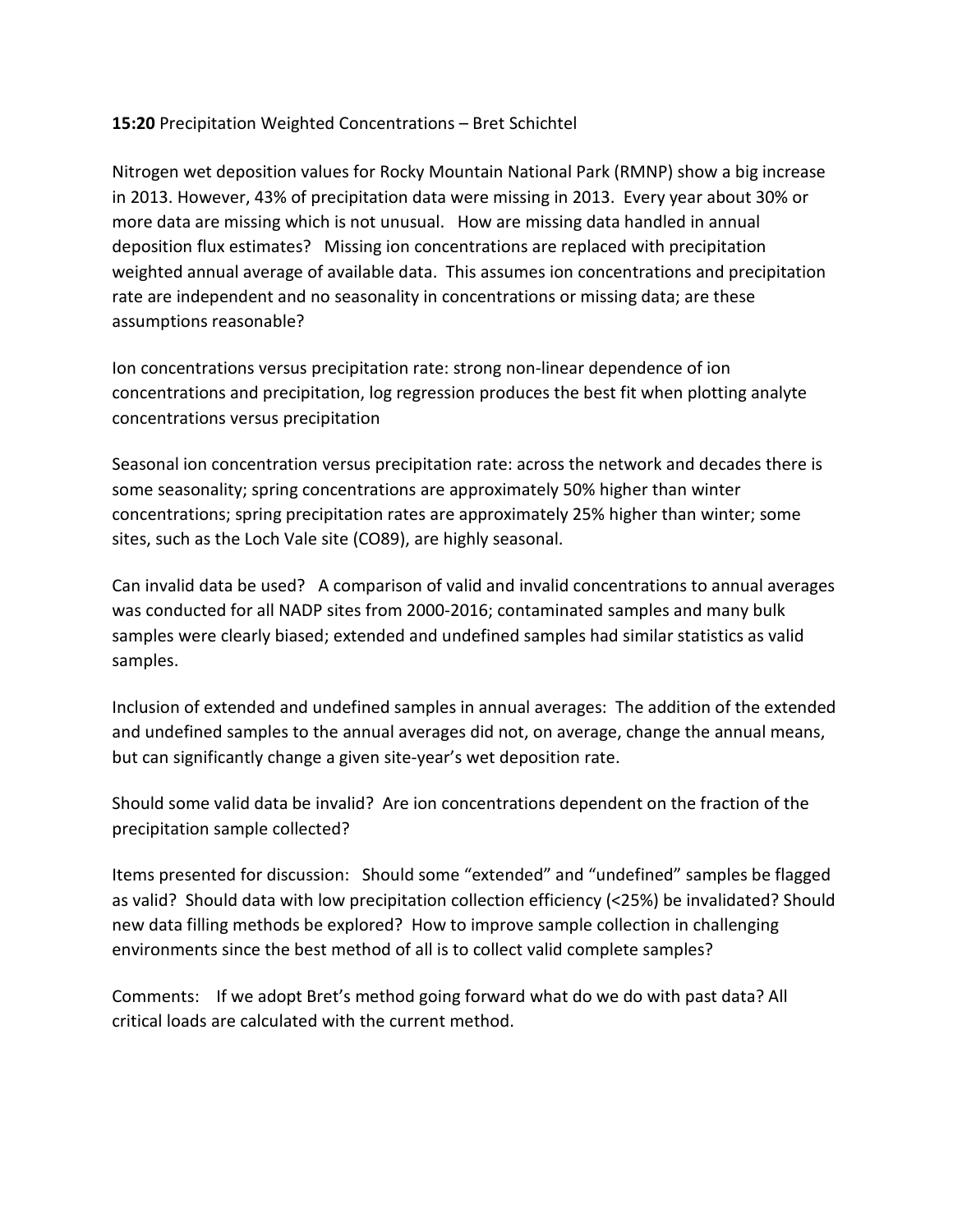Motion: Chair of the Joint meeting appoint an ad hoc committee to evaluate alternate methods for calculating wet annual deposition. MOTION CARRIED, although the meeting chair was not overly supportive.

Conclusion: Criteria 1 could be relaxed slightly to 60-65% with only slightly increased error and negligible bias. Criteria 2 is appropriate as is. Use of completeness criteria does not significantly improve error in inverse distance weighting (IDW). Alternate approaches should be considered for precipitation weighting to reduce bias and errors.

### **16:00** TDEP Uncertainty – Gary Lear

The presentation focused on characterizing and optimizing interpolation error and additional errors generated from using non-matching CMAQ runs. Two findings: On average, TDEP estimates are relatively insensitive to IDW parameters for all variables. Recommend using power = 2 and radius of 400 km. On average, using discordant CMAQ model years adds relatively low error unless emissions are dramatically changing.

We now have 2013 and 2014 versions of CMAQ Version 5.2 is to be released June 2017.

**16:45** Fall 2017 NADP Meeting and Scientific Symposium – Tamara Blett

The 2017 Scientific Symposium and Fall Meeting will be held 10/30 – 11/3 in San Diego, CA at the Bahia Hotel. The 2017 theme - "NADP data: making the world a better place; one monitor, one network, one study at a time."

# **16:55** One last thing for the record – Greg Wetherbee

The NADP began collecting wet-deposition data in 1978 when I was in the  $8<sup>th</sup>$  grade. Today, I am in my 15<sup>th</sup> year as the Chief of the external quality assurance project for the NADP. I have never loved a job as much as this one, mostly because of the very special personal and professional relationships that I've enjoyed with you, my colleagues. It has been a blessing and a privilege to work with all of you, the top scientists in atmospheric deposition and associated ecological effects. I hope that our work will continue together.

We are privileged to stand on the shoulders of those who have contributed to this organization's success: Ellis Cowling, Jim Lynch, LeRoy Schroeder, Sagar Krupa, Van Bowersox, Chul Un Ro, Dave MacTavish, Karen Harlin, Scotty Dossett, Kathy Douglas, Bruce Rodger, Ellen Porter, and many others. I'm certain that they expect all of us to continue to collect highquality data to monitor the impacts of air pollution on the land and water. In their honor, let us hold each other accountable to maintain the scientific integrity of our interpretive works. Let us also continue to maintain the NADP as a model of interagency cooperation for the advancement of scientific research.

The NADP data have demonstrated the effectiveness of environmental regulations. NADP data show that acid rain has been greatly reduced thanks to the Clean Air Act and its Amendments.